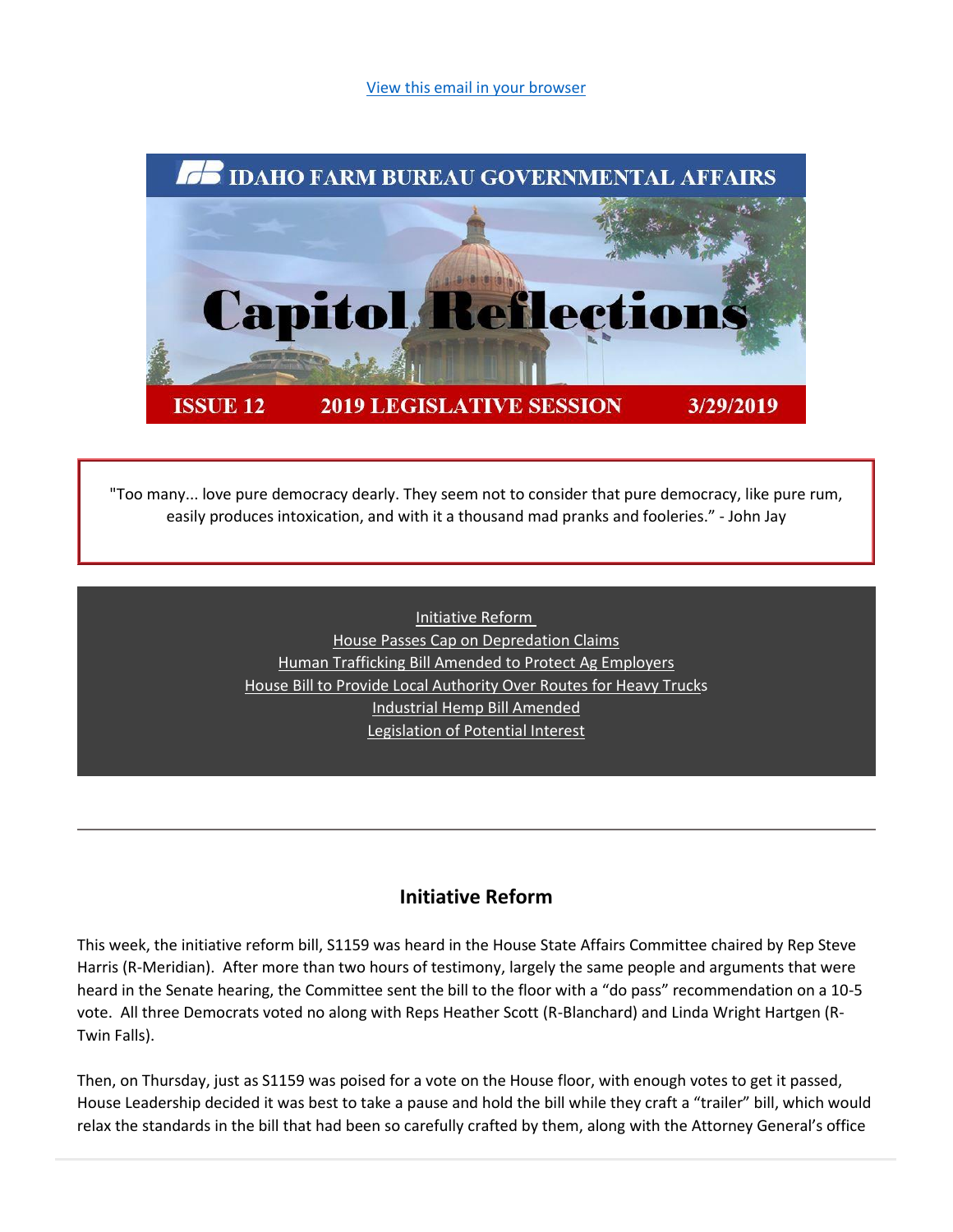earlier in the session. The trailer bill, H296 changes S1159 so that it now requires signatures to be gathered in 24 of 35 legislative districts, while allowing 9 months to do so. The rural voice of Idaho will still potentially be ignored under these new, relaxed rules.

On Friday, both S1159 and H296 were adopted by the House. If H296 is adopted in the Senate, the standards will be relaxed. Otherwise, S1159 will become law upon the Governor's signature. It is difficult to determine if there is enough support in the Senate to approve H296. S1159 was carefully crafted to address all concerns that were brought up previously, and H296 now makes significant changes which may be hard to swallow for many. **IFBF supports S1159 and opposes H296**, as it will allow initiatives to completely ignore rural citizens.

## [BACK](https://mailchi.mp/idahofb.org/capitol-reflections-issue-12?e=a4ab29d1bd#Navigation)

# **House Passes Cap on Depredation Claims**

Senate Bill No. 1151, sponsored by Senator Bert Brackett (R-Rogerson), proposes capping all depredation claims for damage caused by deer, elk, moose, and antelope at 10% of the annual Expendable Big Game Depredation Trust Account (EBGTA) appropriation. The EBGTA appropriation for 2019 was \$1.1 million, so the cap for this year's claims would be \$110,000.

SB1151 passed the House this week with a vote of 54 in support and 12 against. The bill passed the Senate with a unanimous vote on March  $13<sup>th</sup>$ . SB1151 now awaits the governor's signature.

#### [BACK](https://mailchi.mp/idahofb.org/capitol-reflections-issue-12?e=a4ab29d1bd#Navigation)

## **Human Trafficking Bill Amended to Protect Ag Employers**

Eric Fredericksen of the Idaho Criminal Justice System sponsored Senate Bill No. 1005, which proposed amending the definition of "human trafficking" in Idaho Code 18-8602. As the law stands, human trafficking is defined, in part, as "[t]he recruitment, harboring, transportation, provision, or obtaining of a person for labor or services, through the use of force, fraud or coercion for the purpose of subjection to involuntary servitude, peonage, debt bondage, or slavery."

In its original drafting, SB 1005 proposed expanding that definition to "[t]he recruitment, harboring, transportation, provision, or obtaining of a person for labor or services, through the use of force, fraud, or coercion, for the purpose of subjection to involuntary servitude, peonage, debt bondage, or slavery, including forced labor in industrial facilities, sweatshops, households, agricultural enterprises, and any other workplace. This change needlessly targeted agriculture. The amendment's intent could have been met by merely including "including forced labor in any workplace" to the definition.

The original draft also included "[d]estroying, concealing, removing, confiscating, or possessing any passport, immigration document, or other government-issued identification document" in the new definition (emphasis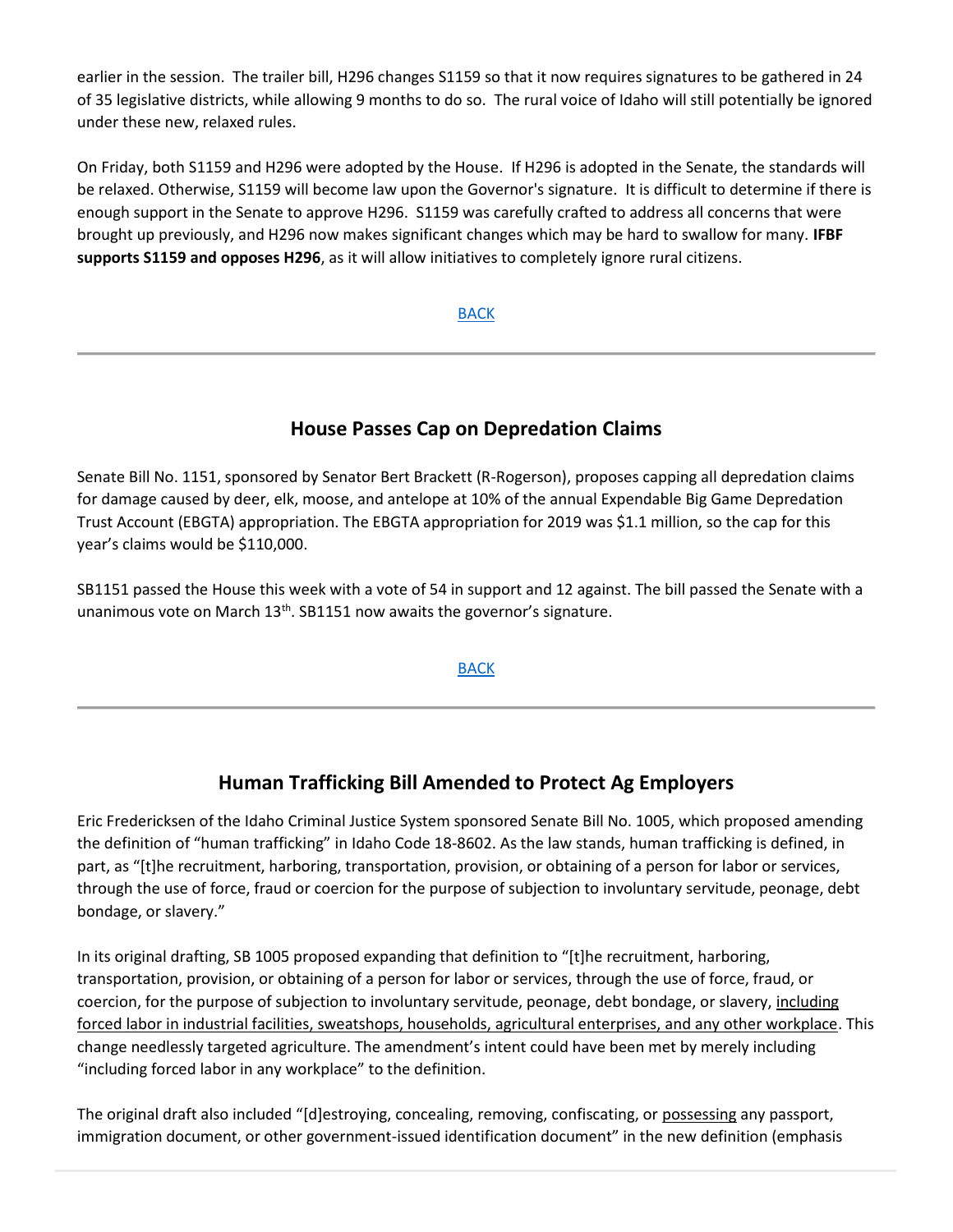added). This means that any time an agricultural employer takes possession of a worker's passport, work permit, driver's license, or any other government-issued document—for any amount of time—to verify work eligibility or for human resources purposes, the employer could have been charged with human trafficking. This broad definition is unrealistic, dangerous, and counterproductive to the purpose of the statute.

IFBF and other agricultural organizations expressed their concerns with this bill to Senator Todd Lakey (R-Nampa), chairman of the Senate Judiciary and Rules Committee. Senator Lakey amended the bill to remove the language underlined above. After amendment, SB1005 passed the House and Senate unanimously and was signed into law by Governor Little.

[BACK](https://mailchi.mp/idahofb.org/capitol-reflections-issue-12?e=a4ab29d1bd#Navigation)

# **House Bill to Provide Local Authority Over Routes for Heavy Trucks**

HB168 was sponsored by Representative Joe Palmer (R-Meridian). HB168 will do the following:

- 1. Provide local authorities with exclusive jurisdiction to designate routes and issue permits for trucks weighing between 105,501 GVW and 129,000 pounds GVW;
- 2. Provide a process for authorities to designate routes for such vehicles, including a timeframe for making such designations;
- 3. Allow for the application of engineering standards for making such designations by local authorities;
- 4. Allow local authorities to charge technical evaluation fees not to exceed \$5000 per route for the evaluation of potential routes;
- 5. Allow local authorities to issue permits with conditions for access by vehicles to the selected route or routes within thirty (30) days of application for a permit;
- 6. Require local authorities to develop a written record of the reasons why they denied a permit using the engineering standards referenced above;
- 7. Provide the opportunity for an applicant to have a public meeting before an authorities' denial of a permit application;
- 8. Provide for the establishment of a new fund in the state treasury for the payment of costs incurred by authorities in excess of \$5000 for the technical analysis of the physical and safety impacts of allowing such vehicles to use the authorities' highways and streets, with such grants not exceeding \$5000 and with conditions established by the ITD or its designee;
- 9. Increase the annual fee for obtaining a permit by \$5, with that amount paid into the grant fund mentioned above; and
- 10. Provide a two-year sunset clause.

HB168 has been approved and signed into law.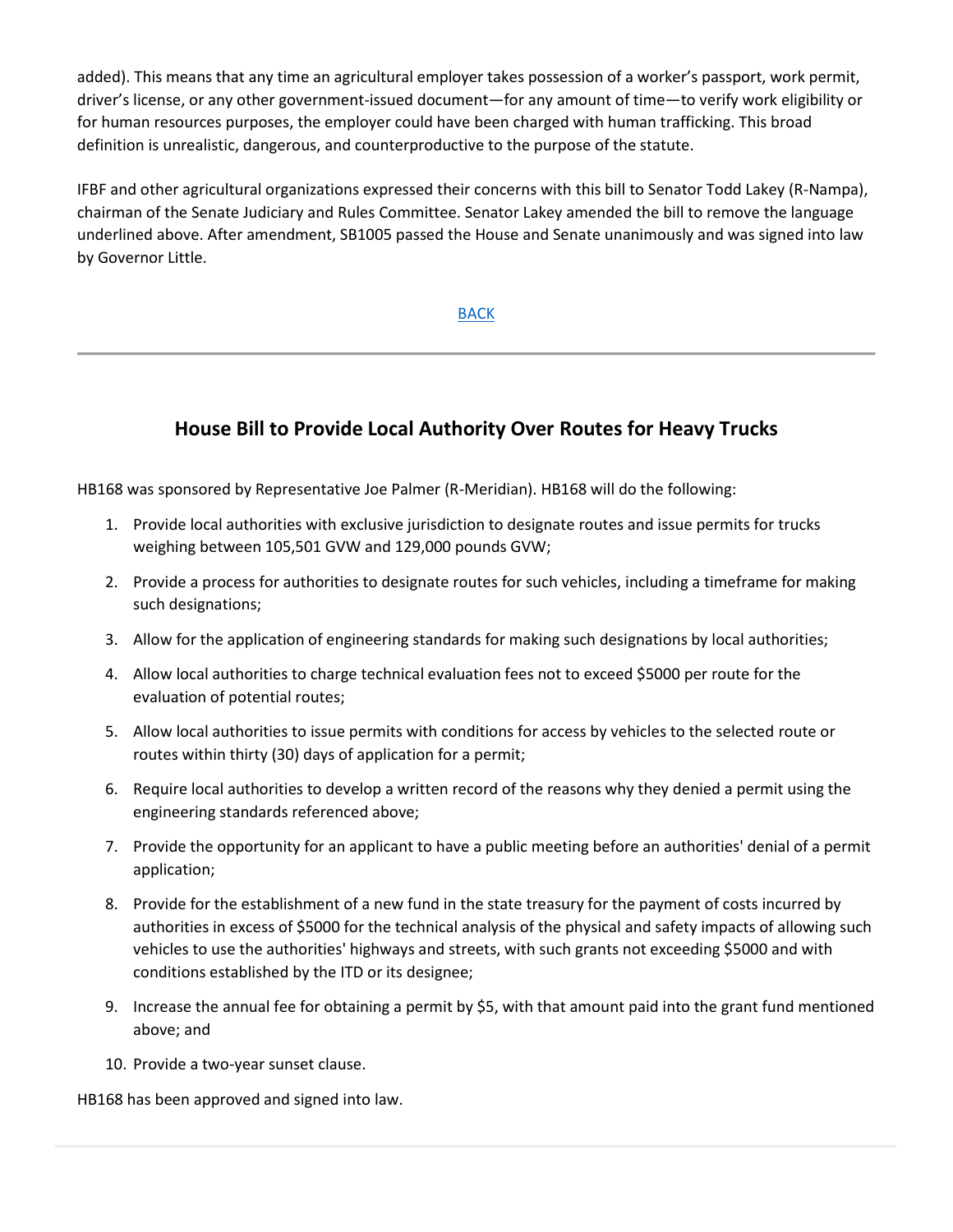# **Industrial Hemp Bill Amended**

On Monday, the Senate State Affairs Committee held a hearing on H122, The Hemp Research and Development Act. A large crowd–many being farmers and potentially interested producers–were in attendance to show their support. The majority of testimony given was in support of the provisions H122 proposed, while law enforcement and prosecutors expressed their concerns. The primary concern was that the bill would not place law enforcement provisions in statute to deal with the issue of interstate commerce and the transportation of hemp through the state. In an effort to address these concerns, the committee sent the bill to the senate amending order where the bill was ultimately changed. The Senate will likely vote on the amended bill this coming Monday.

H122 as amended (H122a) provides compliance with federal law for the interstate commerce and transportation of industrial hemp through the state due to the passage of the 2018 Federal Farm Bill. This legislation outlines permitting requirements, inspections, and law enforcement measures to allow the transportation of hemp through Idaho. H122a continues to direct the Idaho State Department of Agriculture (ISDA) to develop a state hemp plan in conformity with the provisions of the 2018 Farm Bill, to be submitted to the United States Department of Agriculture for approval.

Farm Bureau worked closely with the bill sponsors and representatives from law enforcement, prosecutors, and the Governor's office on the amendments to H122. It is our understanding that H122a addresses the concerns previously expressed with the bill. We are aware that H122a does not legalize hemp in the state, nor does it remove it from the state's Schedule I/Controlled Substances List except for the exemption for interstate commerce. However, we do see the provisions of the bill that direct ISDA to develop a state plan as an expression of the legislature's intent to consider this issue again once the plan is approved.

Though this amendment does not achieve all of the provisions outlined in the original bill, potentially interested producers can still wait, with anticipation, that the legislature will take action early next session to approve the state plan and potentially allow the production of industrial hemp. It was always our understanding that hemp production would not be allowed in the state until the state had an approved plan, making a 2019 crop impossible. This amendment maintains the same potential timeframe for a possible 2020 crop. We respect this conservative, measured, and deliberate step by the legislature, and will continue supporting the eventual legalization of industrial hemp in Idaho.

Idaho Farm Bureau supports legalizing industrial grade hemp with 0.3% THC or less in the state. Our policy also speaks in favor of the University of Idaho and the ISDA conducting research and pilot programs to determine suitable varieties to be grown in the state. To be clear, our policy specifically supports industrial grade hemp as an alternative crop for Idaho farmers and we are opposed to the legalization of marijuana for any purpose. We also recognize that it is up to each individual farmer to decide for themselves if industrial hemp would be a viable crop for their operation. Idaho farmers do a great job of determining what is best for each of their individual operations. **IFBF supports H122a.**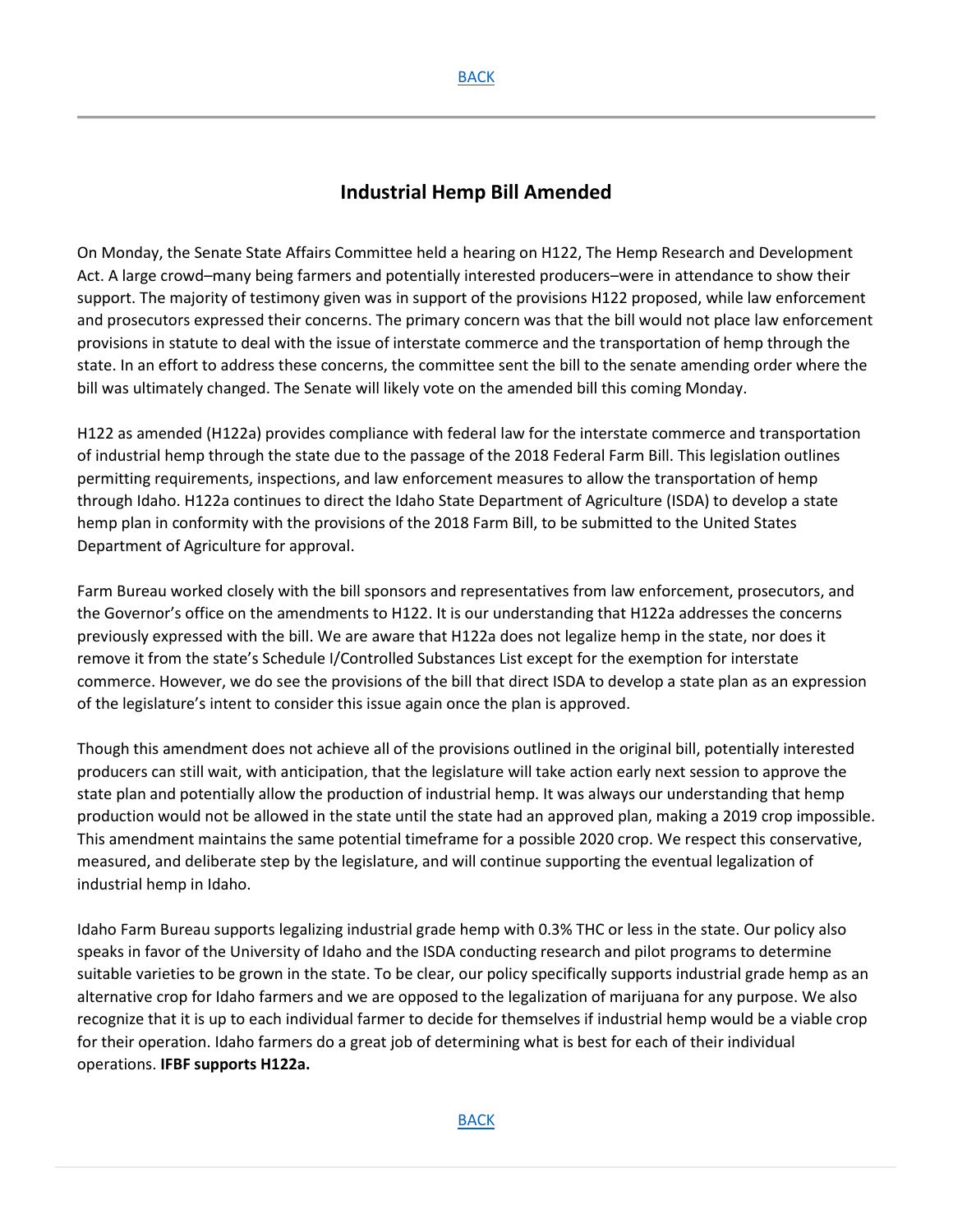# **Legislation of Potential Interest**

**Nearing the end of the 2019 legislative session, we want to mention some legislation of potential interest to our members that may not have been mentioned during previous issues. The following list provides the titles and brief descriptions of some legislation and its outcome:**

### **H47 National Popular Vote for President**

This bill was sponsored by nine democrat Representatives and two democrat Senators. It would require Idaho to enter a compact pledging our electoral votes to the Presidential candidate who wins the national popular vote, thus destroying the purpose of the electoral college in the U.S. Constitution.

H47 was held in the House Ways and Means Committee and is dead for this session. **AFBF policy #103 opposes H47.**

### **H50 Minimum Wage, Political Subdivision**

This bill was sponsored by nine democrat Representatives and three democrat Senators. It repeals current Idaho law prohibiting a city or county from enacting a minimum wage that is higher than the state minimum wage. H50 was held in the House Ways and Means Committee and is dead for this session. **IFBF policy #91 opposes H50.**

### **H51 Eminent Domain, Recreation Trails**

This bill was sponsored by nine democrat Representatives and two democrat Senators. It repeals Idaho law prohibiting the use of eminent domain for recreational trails, greenways or bike paths except when adjacent to existing roads. This is the law Idaho Farm Bureau and other property rights advocates worked to enact just a few years ago.

H51 was held in the House Ways and Means Committee and is dead for this session**. IFBF policy #156 opposes H51.**

## **H68- Retirement Benefits, Legislators**

This bill amends existing law to conform provisions regarding retirement and early retirement allowance calculations for state legislators to the decision of the Citizens' Committee on Legislative Compensation. This will prevent legislators from "spiking" their state funded pensions in the future. *The bill has been signed into law.* IFBF Policy #151 supports changing the formula for retirement benefits to reflect total contribution in a fiscally responsible way that protects the taxpayers of Idaho and is fair to public employees who have contributed to the fund. **IFBF supports H68**

#### **H240 Increase Maximum Levy Rates**

A bill to allow ambulance districts to raise their maximum levy rate was introduced into the House Revenue and Taxation Committee on March 5. H240 would authorize an increase in the maximum property tax levy rate for ambulance districts from four mils to six mils.

Rep Sally Toone (D-Gooding), Rep Muffy Davis (D-Ketchum) and Senator Michelle Stennett (D-Ketchum) sponsored the bill and said there are a few districts across the state that have been at their maximum statutory limit and needed to increase their funding. Instead of finding ways to get more money from taxpayers, Farm Bureau members believe it is time to re-examine ways to keep spending more under control in local taxing districts. Fortunately, no hearing was scheduled for this bill, so it is essentially dead for the year. IFBF policy #102 opposes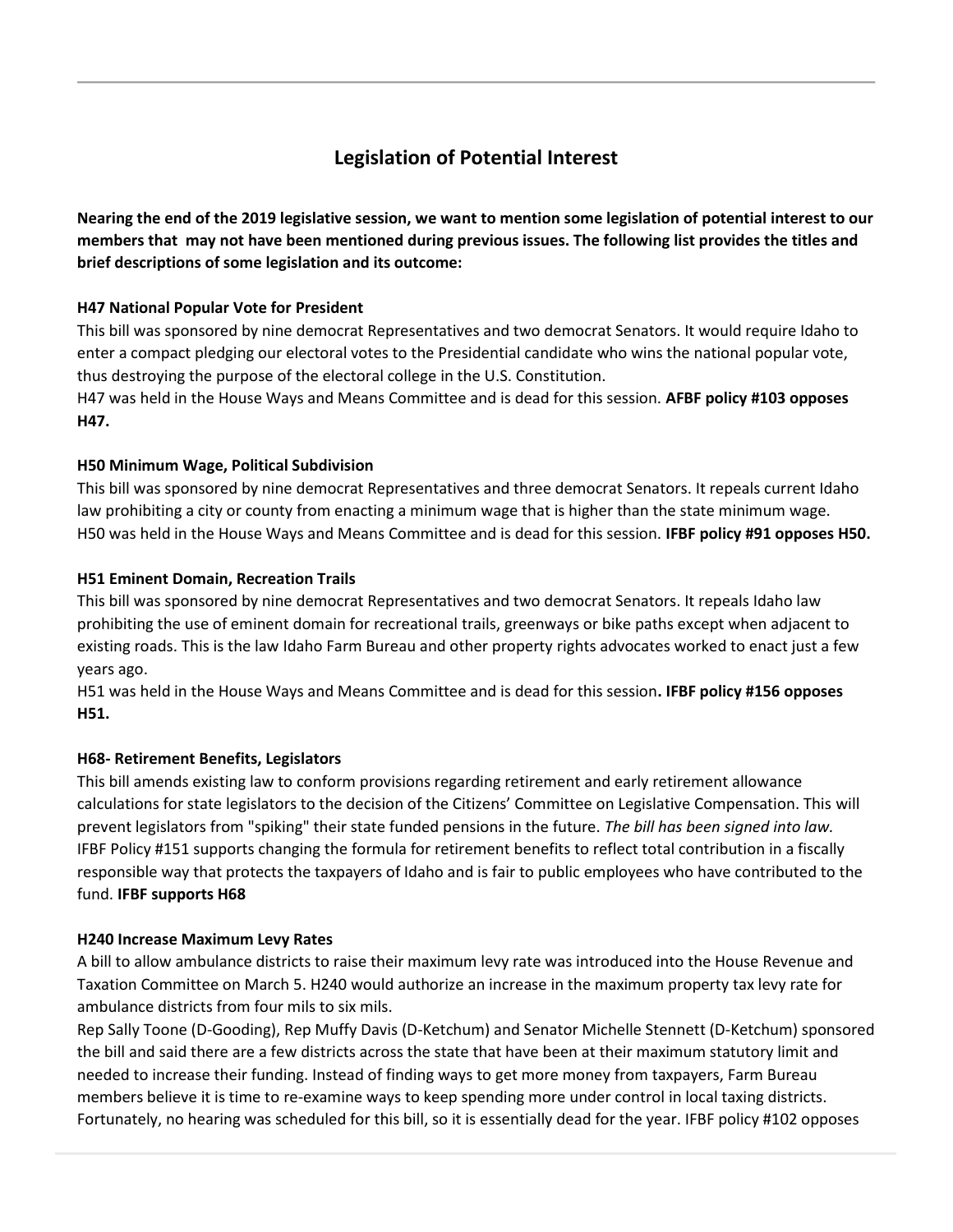raising the maximum statutory levy rates for any taxing authority. **IFBF opposes H240.**

#### **HCR22 – Climate Variability Committee**

A resolution authorizing the Legislative Council to appoint a committee to undertake and complete a study of the effects of climate variability on Idaho's state agencies that are responsible for resource management (Idaho Department of Water Resources, Idaho Department of Lands, and Idaho State Department of Agriculture. *Died in Committee*

#### **HJM2 – Congressional Term Limits**

A memorial requesting Congress to enact term limits for U.S. senators and representatives. The memorial suggests creating term limits of 16 years of service as a member of the United State House of Representatives and 18 years of service as a member of the United States Senate. *Died in Committee*

#### **S1105 Expansion of Career Technical Education Opportunities**

Senator Steven Thayn (R-Emmett) sponsored a bill which expands the advanced opportunities program for high school students. S1105 would enable these students to take Career Technical Education (CTE) workforce training courses that are provided by local technical colleges, with funding provided by the state.

The program would also allow high school students to use the state furnished money to "take examinations that lead to an industry-recognized certificate, license, or degree." This program will assist Idaho students to graduate from high school with employable skills in trades which are in high demand.

S1105 is awaiting the signature of Governor Little. IFBF policy #126 supports "enhanced funding for Idaho's Career & Technical Education" programs. **IFBF supports S1105**.

[BACK](https://mailchi.mp/idahofb.org/capitol-reflections-issue-12?e=a4ab29d1bd#Navigation)

## **Subscribe**

[Click here](mailto:ifbga@idahofb.org?subject=Subscription%3A%20Capitol%20Reflections&body=Hi%2C%0A%0APlease%20add%20me%20to%20your%20Capitol%20Reflections%20Newsletter%20email%20list.%0A%0AThank%20you!) to subscribe to the Capitol Reflections mailing list.